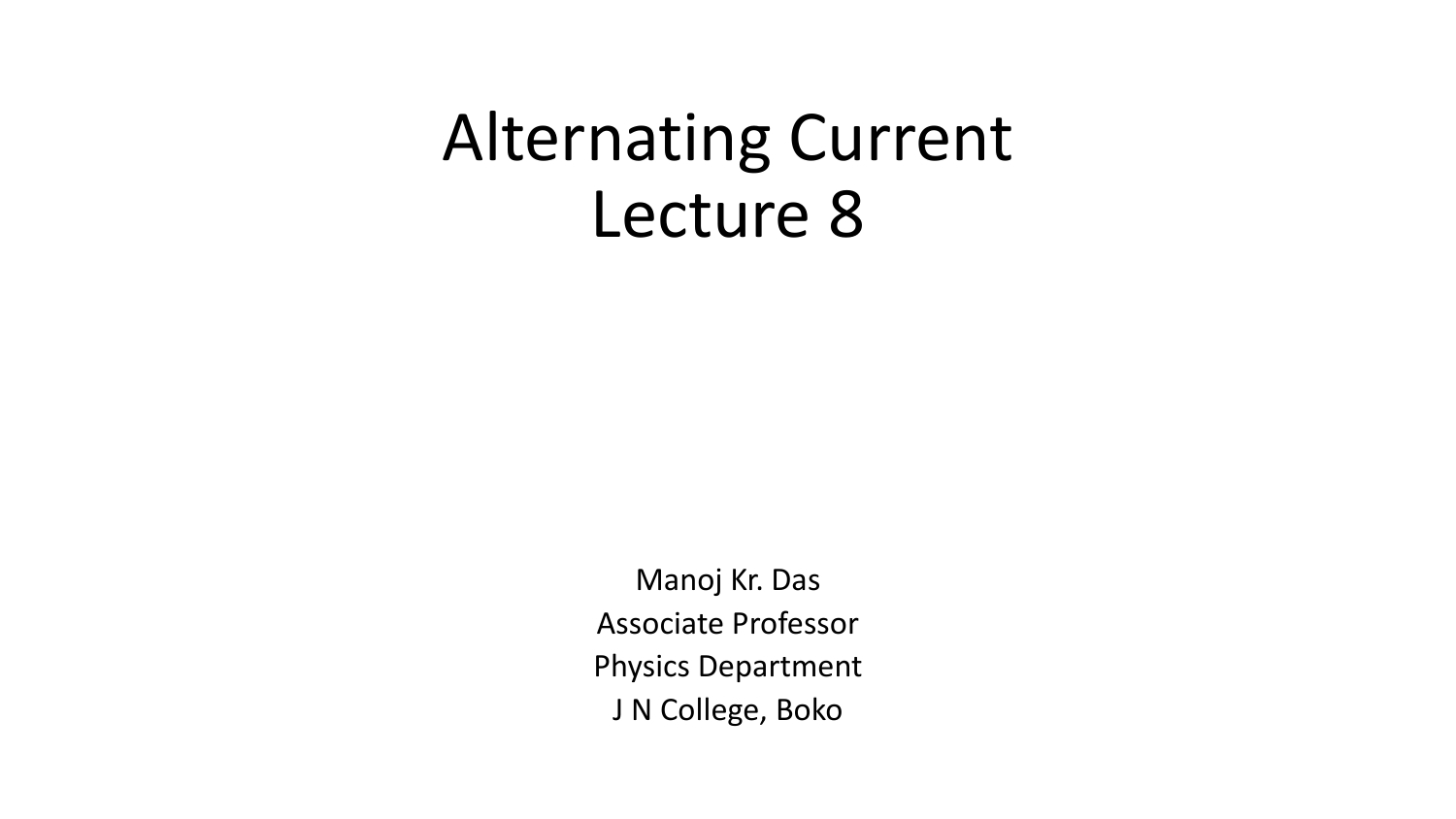## **Resonance Frequency of series LCR Circuit:**

Now if the two reactance is same ie.  $X_L = X_C$ , then the angular frequency at which this occurs is called the resonant frequency and produces the effect Resonance. The magnitude of the current depends upon the frequency. When the current is maximum, then impedance is minimum and vice versa. Again the phase angles are as

$$
\cos \emptyset = \frac{R}{Z} \rightarrow (xvi)
$$

$$
sin\phi = \frac{X_L - XC}{Z} \rightarrow (xvii)
$$

$$
tan\phi = \frac{X_L - XC}{R} \rightarrow (xviii)
$$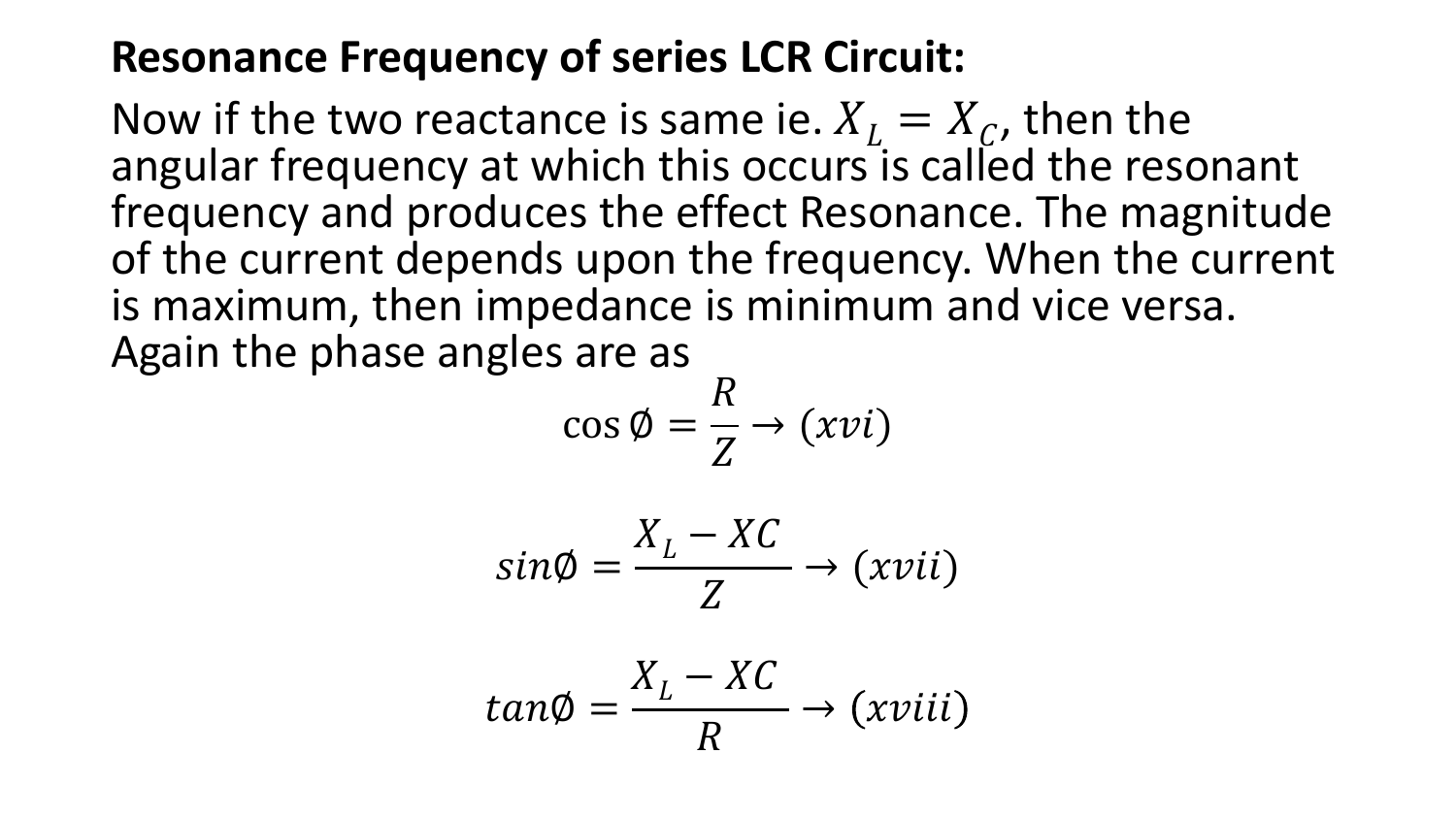In  $LCR$  series circuit resonance occurs when the value of inductive and capacitive reactance have equal magnitude but have a phase difference of 180<sup>0</sup>. Thus they cancel each other. This is known as resonance frequency of series  $LCR$  circuit.

$$
X_L = X_C \to (i)
$$

$$
2\pi fL = \frac{1}{2\pi fC}
$$

$$
f^2 = \frac{1}{4\pi^2 LC}
$$

$$
f = \sqrt{\frac{1}{4\pi^2 LC}}
$$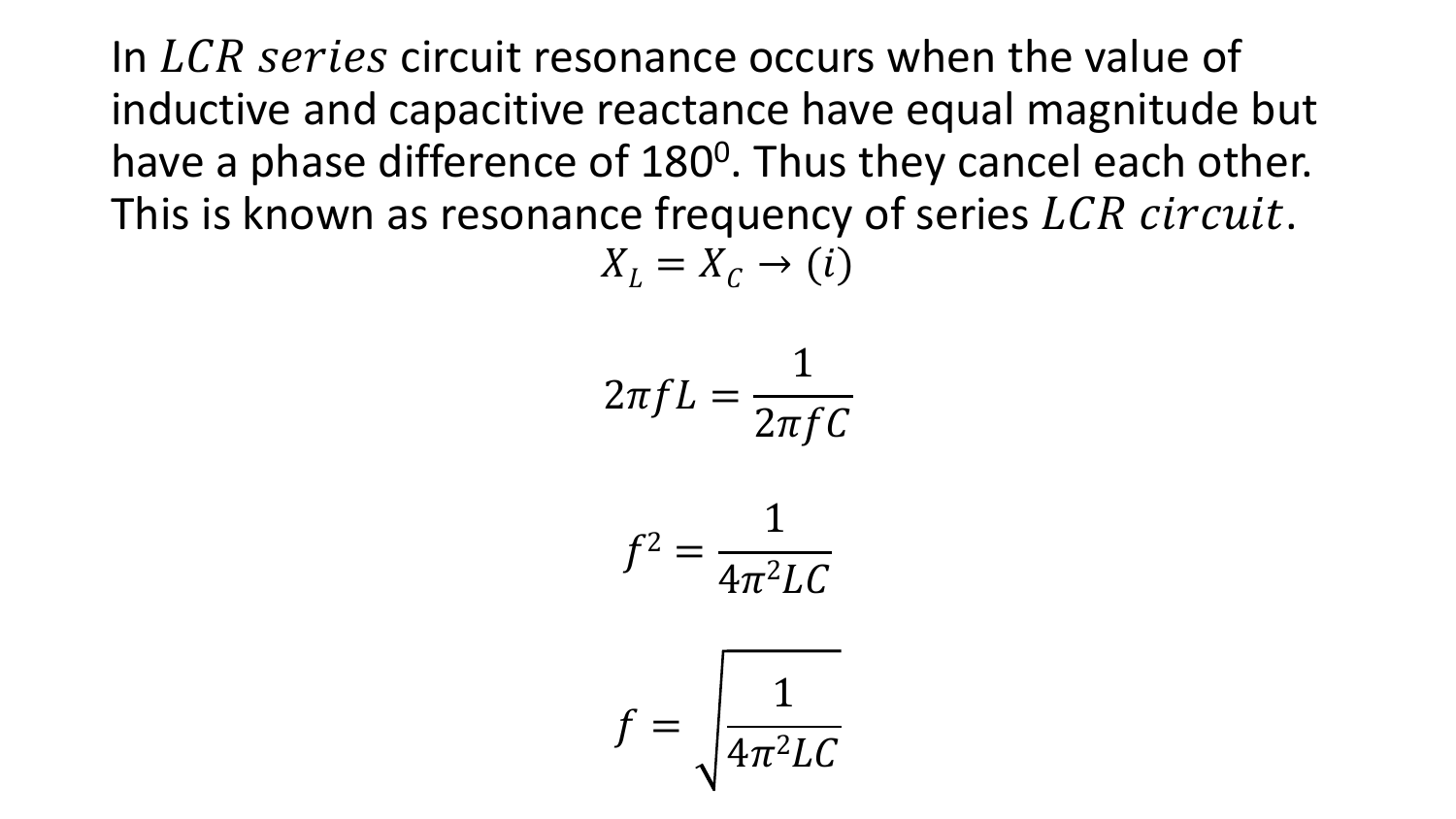$$
f_r = \frac{1}{2\pi\sqrt{LC}} \ Hz \to (ii)
$$

$$
\omega_r = \frac{1}{\sqrt{LC}} \, radian \rightarrow (iii)
$$

This makes the series  $LC$  combination act as a short circuit with the only opposition to current flow in series resonance circuit being the resistance *.* 

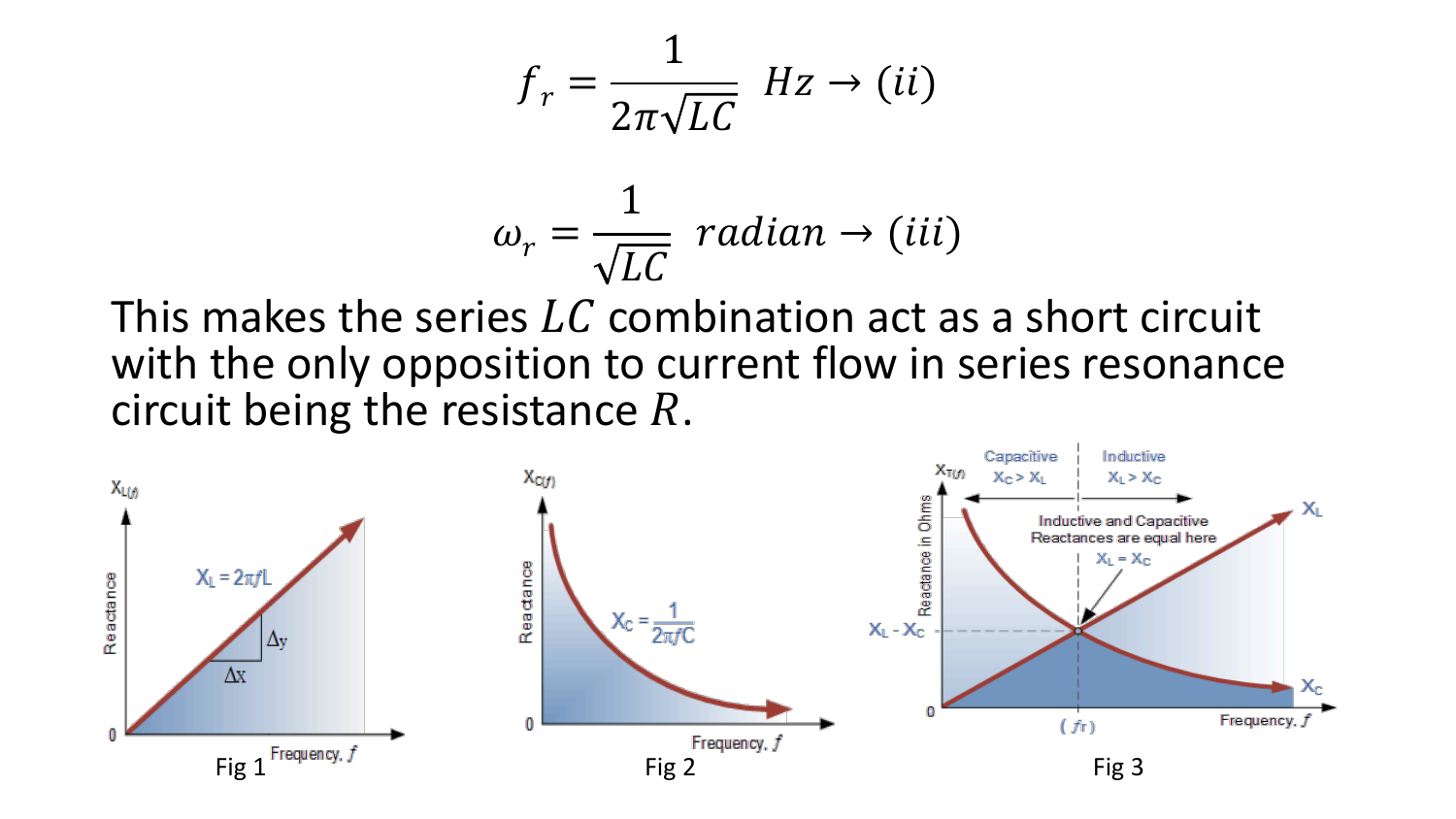In complex form the resonant frequency is the frequency at which the total impedance of the series  $LCR$  circuit becomes purely real i.e. no imaginary part exist. So total impedance is equal to resistance only i.e.  $Z = R$ . The frequency response curve of a series resonance circuit shows that the magnitude of current is a function of frequency and if we plot the graph found that response starts at zero reaches maximum value at the resonance frequency when  $I_{max} = I_R$  and drops again to nearly zero as  $f$  becomes infinite.

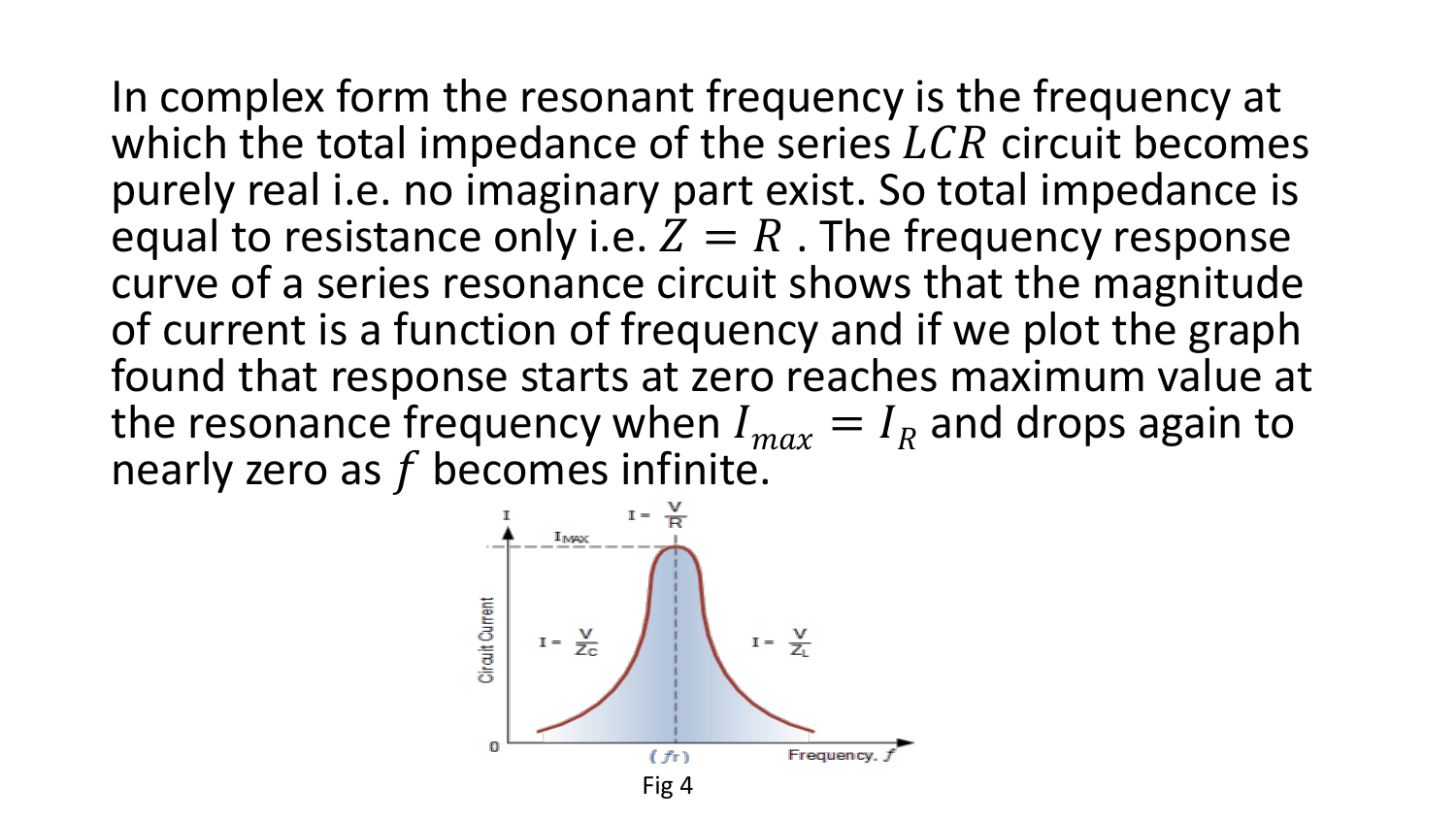The result is that the magnitude of the voltage across the inductor (L) and capacitor (C) can becomes many times larger than the supply voltage even at resonance but they are equal and opposite and cancel each other. The series resonance circuit only function on resonant frequency and known as Acceptor Circuit because at resonance the impedance of the circuit is minimum so easily accept the current whose frequency is equal to resonant frequency. At this frequency the source voltage and current are must be at phase each other. Then the phase angle between the voltage and current of a series resonance circuit is also a function of frequency for a fixed supply voltage and which is zero at the resonant frequency point.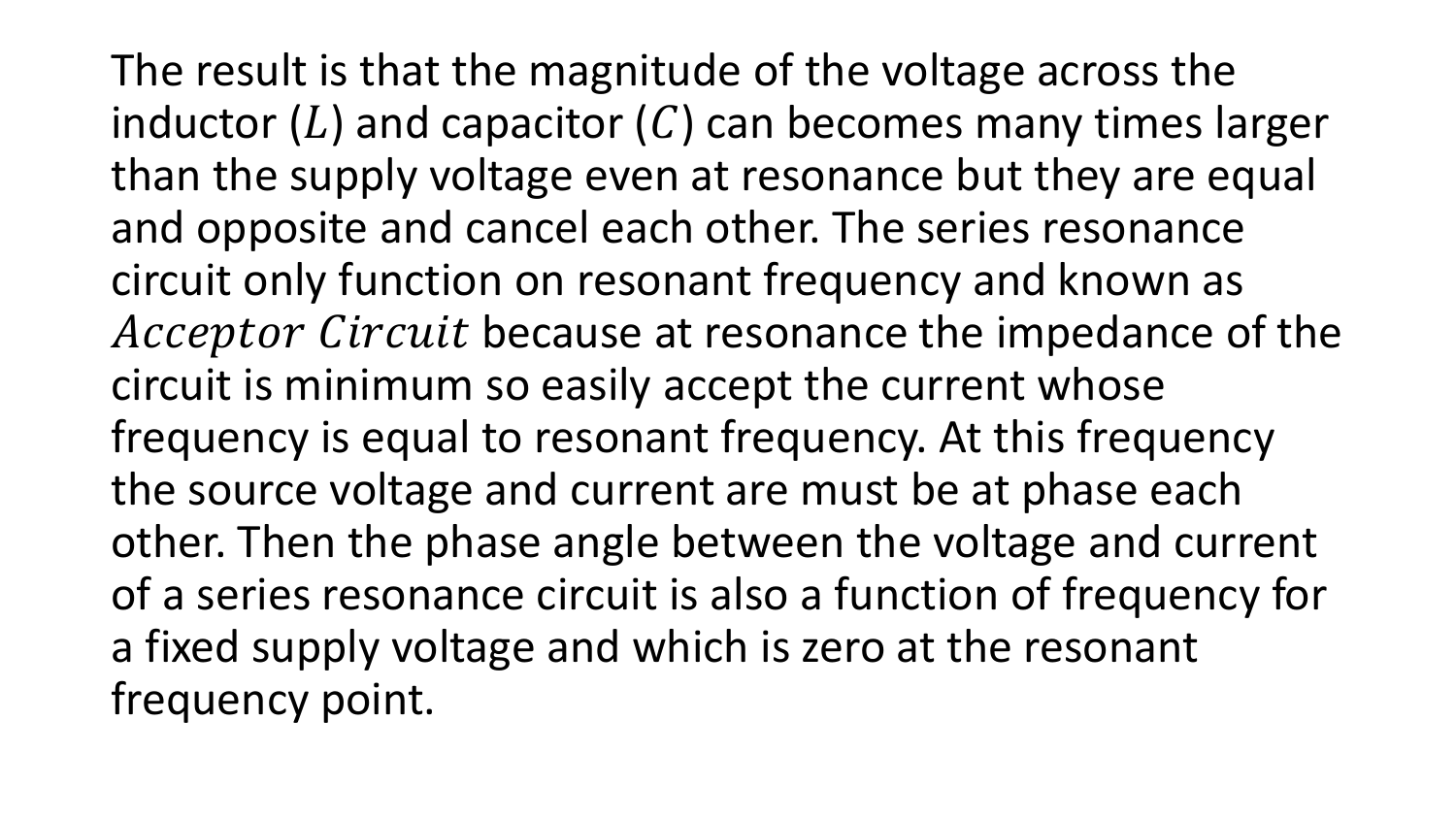If a series resonance circuit is driven by variable frequency at constant source then the magnitude of current is proportional to impedance. Therefore the power absorbed by the circuit must be maximum value as

$$
P = I^2 Z \rightarrow (iv)
$$

Now if the frequency increase or decrease until the average power absorbed by the resistance in series circuit is half that of its maximum value at resonance we produce two frequency points called half power point which are 3  $dB$  down from the maximum, taking  $0$   $dB$  as the maximum current reference. These 3  $dB$  points gives a current value of 70.7% of its maximum resonant value which is defined as  $0.5(I^2R) = (0.707I)^2R \rightarrow (\nu)$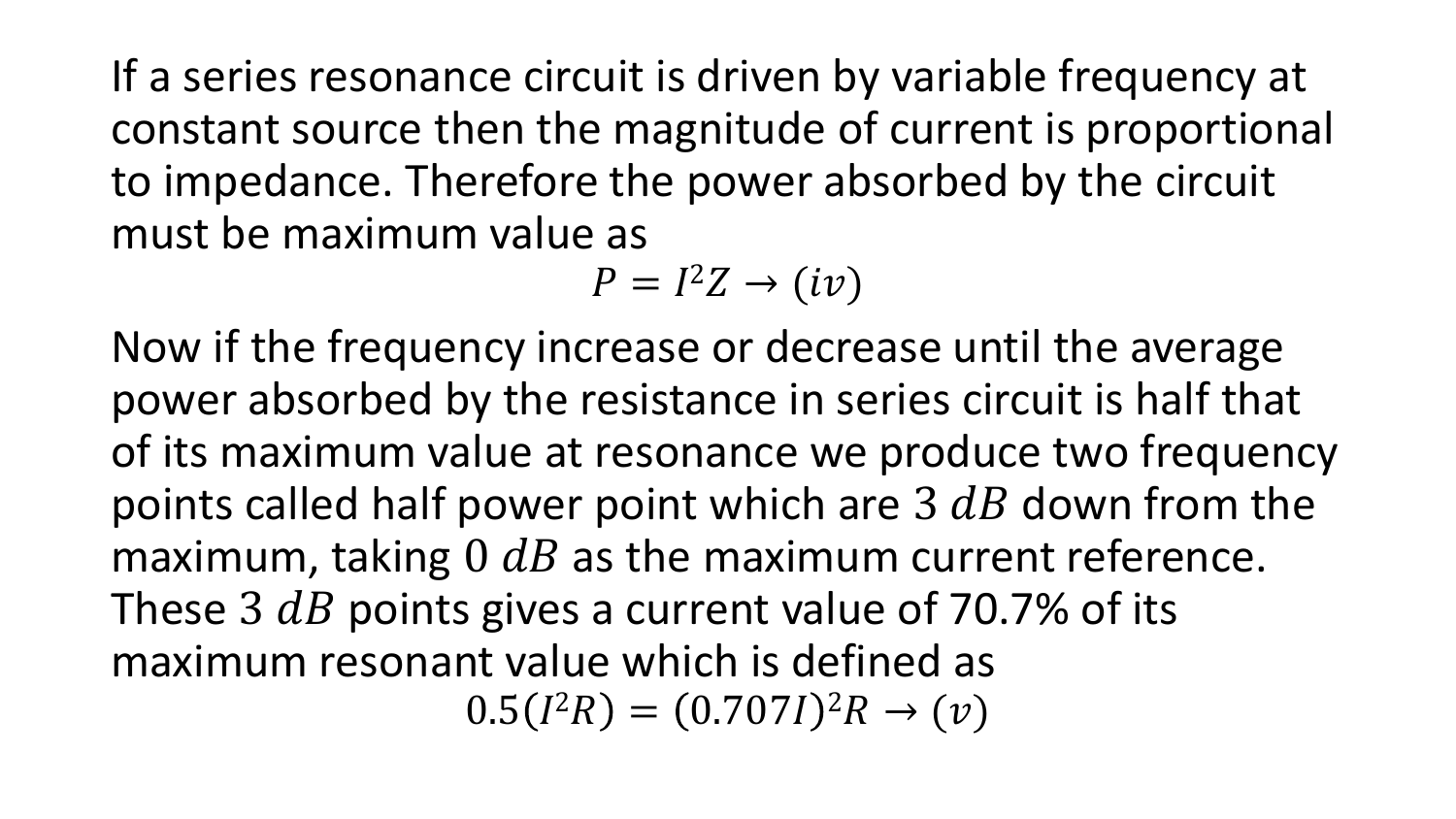Then point corresponding to the lower frequency at half power is called the lower cut-off frequency  $(f_L)$  and the point corresponding to upper frequency at half power point being called the upper cut-off frequency  $(f_H)$ . The distance between the two points is called the Bandwidth and represented by  $f_{H} - f_{L}$ ). This is the range of frequencies over which at least half of the maximum power and current is provided as shown in Fig 5.

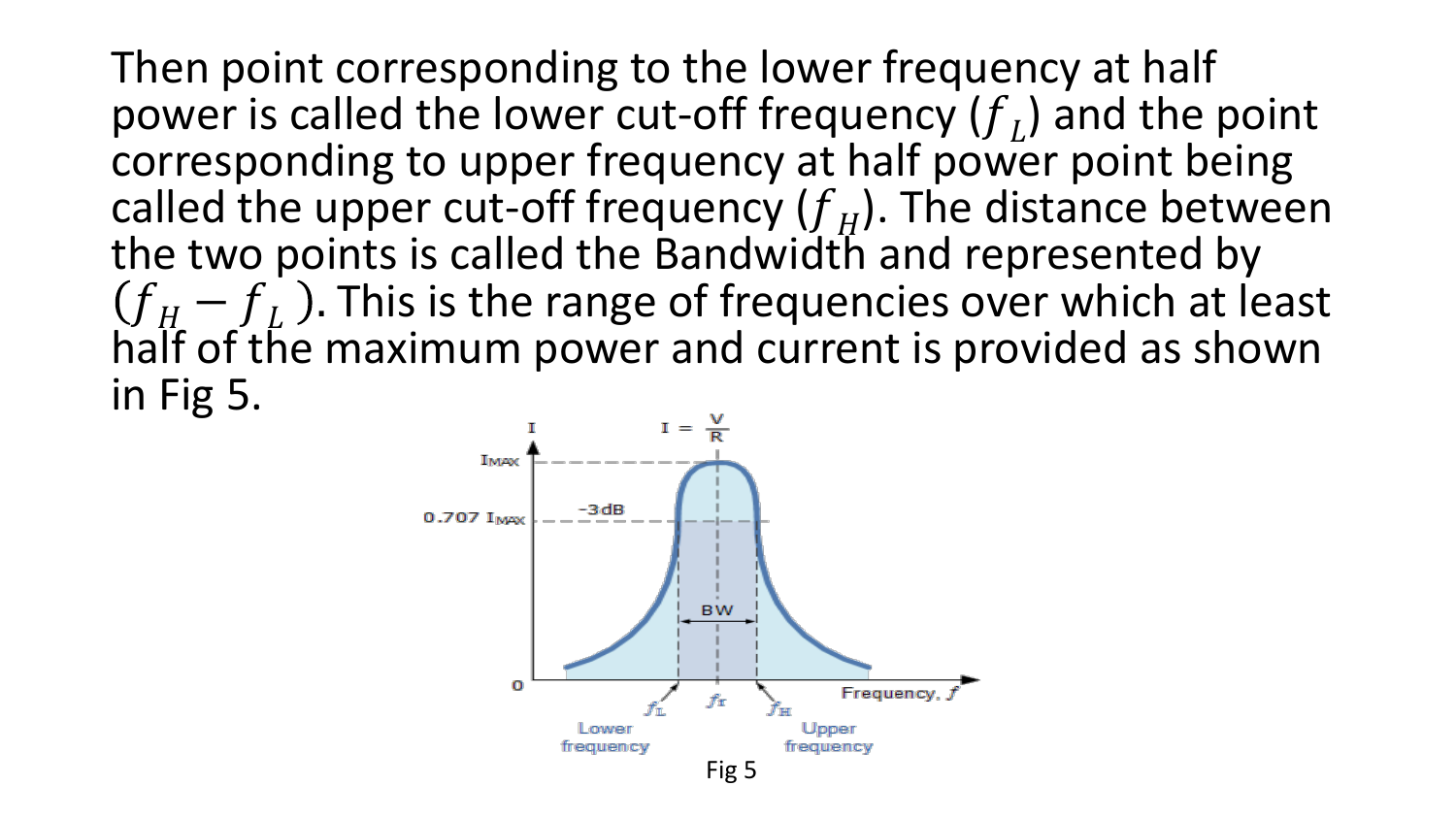Again the frequency response of current magnitude relates to the sharpness of resonance in the series resonance circuit. The sharpness of the peak is measured quantitively and called the Quality Factor  $(Q)$  of the circuit. The quality factor relates the peak energy stored in the circuit to the energy dissipated during each cycle of oscillation. This means that it is the ratio of resonant frequency to bandwidth and higher the circuit  $Q$ the smaller the bandwidth.

$$
Q=\frac{f_r}{B.W.}
$$

$$
Q = \frac{f_r}{f_H - f_L} \to (vi)
$$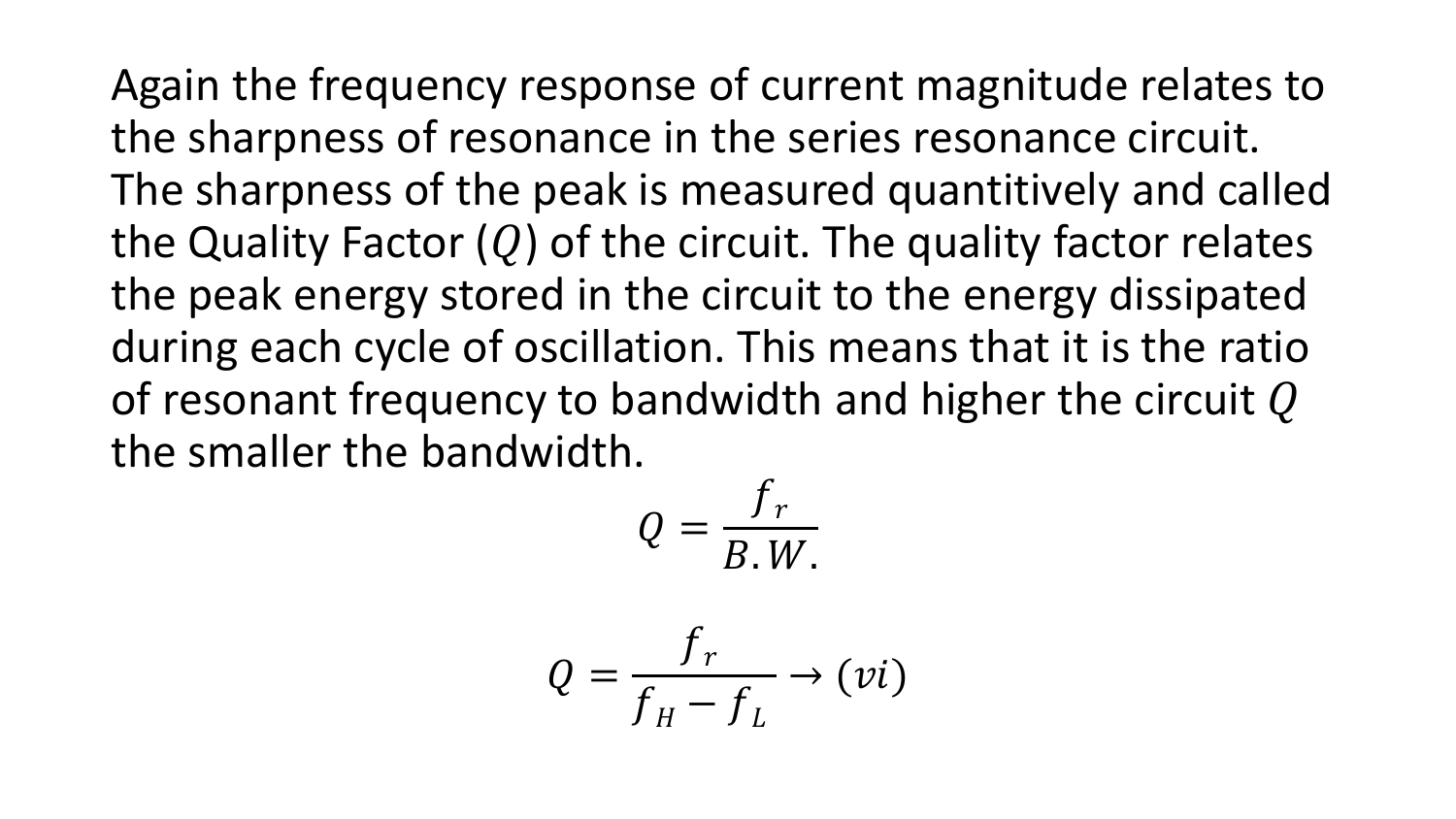As bandwidth is taken between  $3dB$  points, the selectivity of the circuit is the measure of its ability to reject any frequencies either side of these points. A more selective circuit will have narrow bandwidth and less selective circuit have wider bandwidth. The selectivity of series resonance can be controlled by adjusting the resistance only by keeping the other two component are same.

$$
Q = \frac{X_L}{R} = \frac{\omega_r L}{R} = \frac{X_C}{R} = \frac{1}{\omega_r RC} = \frac{1}{R} \sqrt{\frac{L}{C}} \rightarrow (vii)
$$

Again at resonant frequency( $\omega_r$ )

$$
Z = Minimum, I_S = Maximum
$$

Then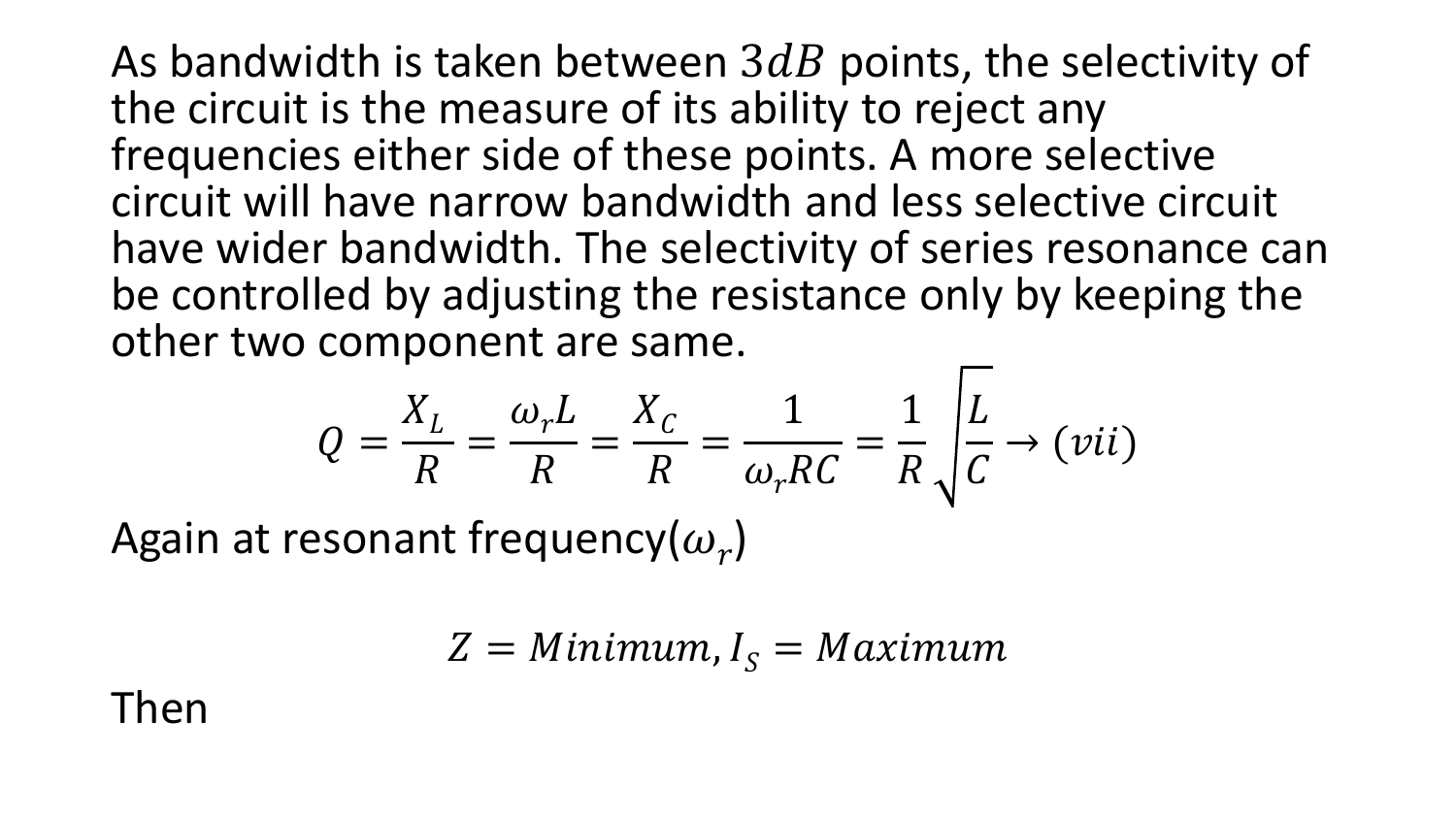$$
I_{max} = \frac{V_{max}}{Z} = \frac{R^2}{\sqrt{R^2 + \left(L\omega - \frac{1}{C\omega}\right)^2}} \rightarrow (viii)
$$

Again

And

$$
\omega_H = +\frac{R}{2L} + \sqrt{\left(\frac{R}{2L}\right)^2 + \frac{1}{LC}} \rightarrow (ix)
$$

$$
\omega_L = -\frac{R}{2L} + \sqrt{\left(\frac{R}{2L}\right)^2 + \frac{1}{LC}} \rightarrow (x)
$$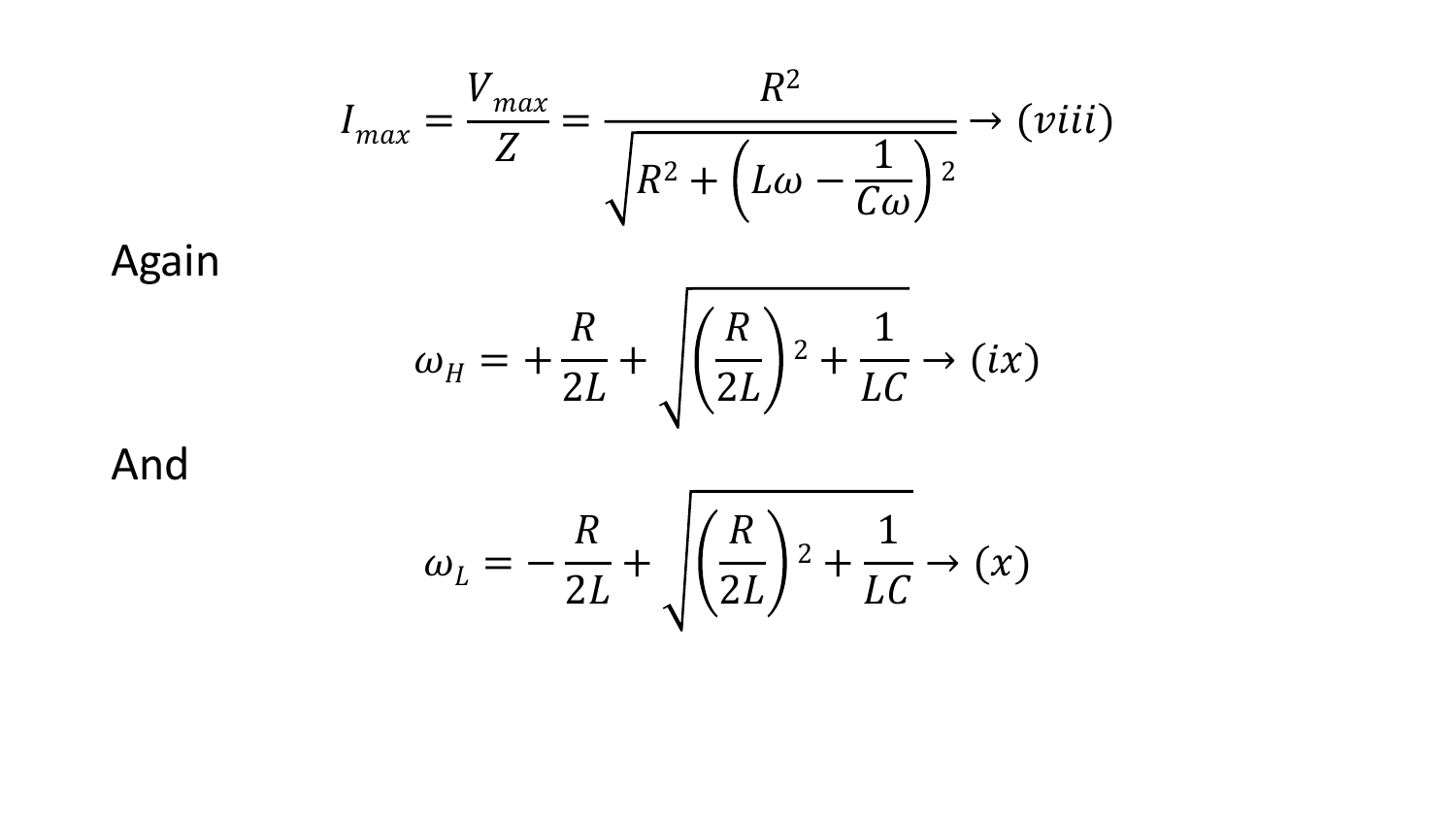## **Parallel LCR Circuit:**

In case of parallel LCR circuit the supply voltage  $V_s$  is common to all three components while supply current has three parts;  $I_R$ ,  $I_L$ ,  $I_C$  are current passing through resistance, inductance and capacitance respectively. But the current flowing through each component are different to each other and also to supply current  $I_S$  .

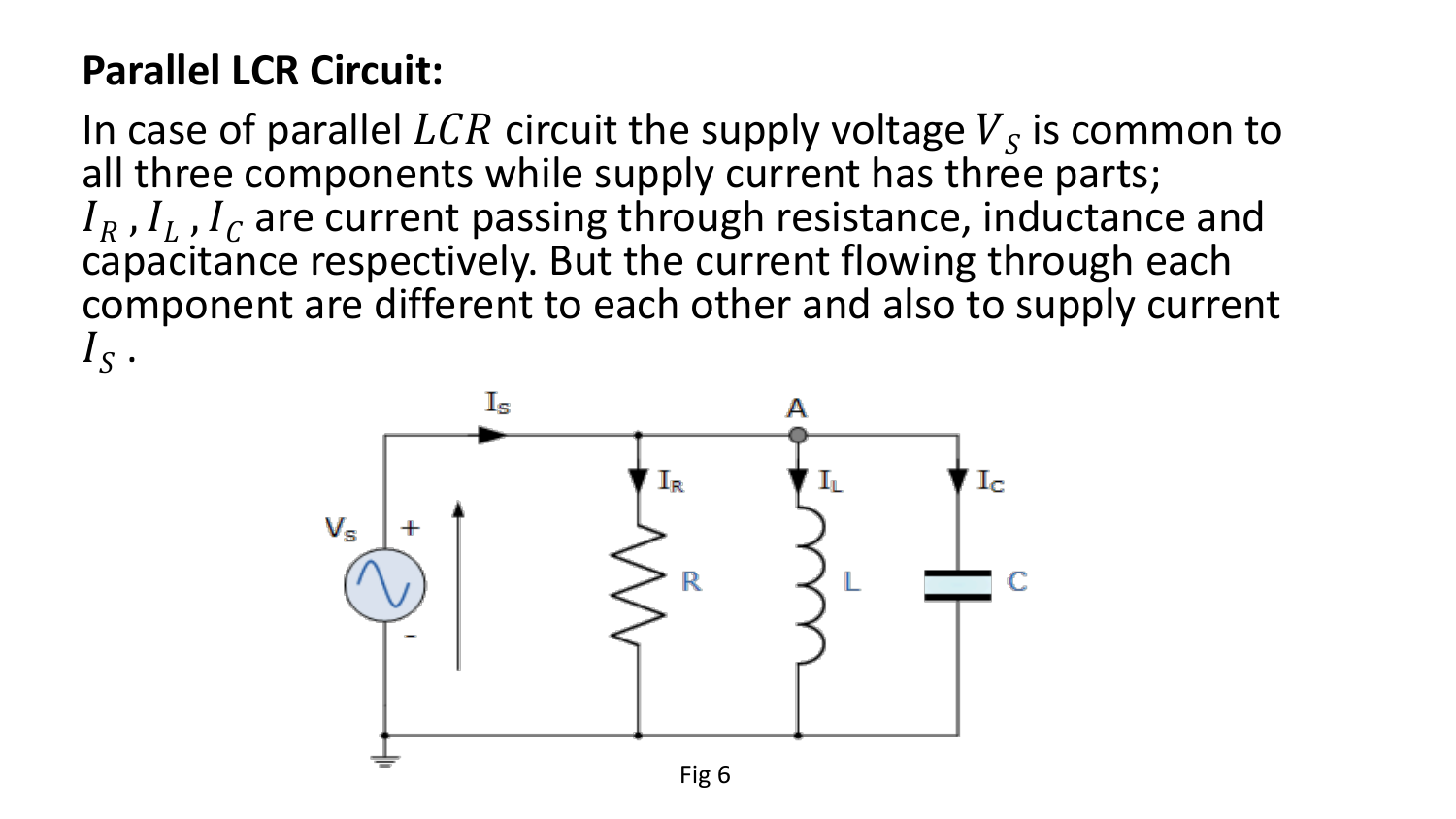The total current drawn from the supply will not be mathematical sum of three individual current but their vector sum.

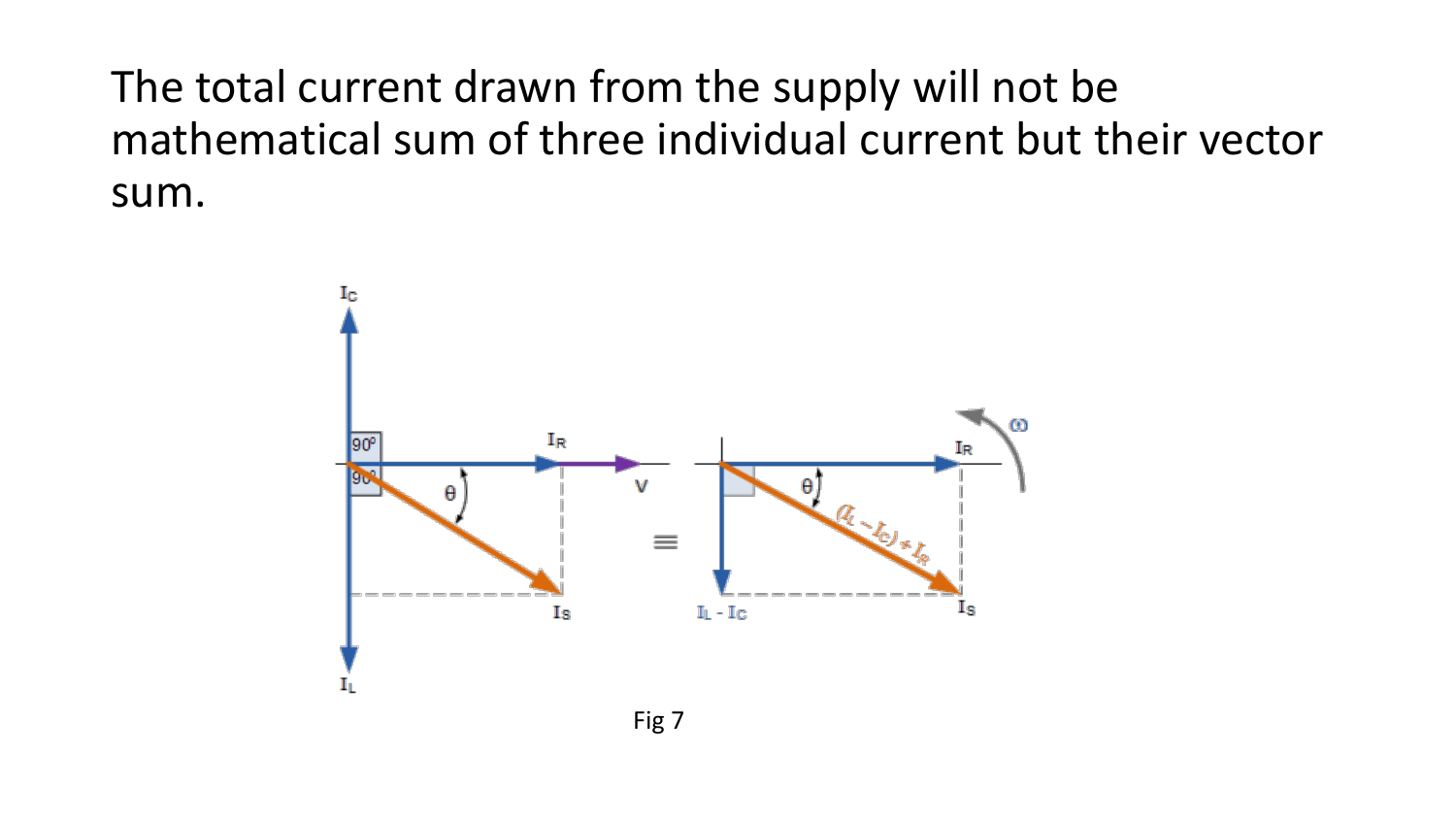## Let us consider the parallel LCR circuit with AC source, then  $V_s = V_0 sin \omega t \rightarrow (xi)$

$$
I_S = I_R + I_C + I_L \rightarrow (xii)
$$

Now

$$
I_R = \frac{V_S}{R} = \frac{V_0 \sin \omega t}{R} \rightarrow (xiii)
$$

$$
I_C = \frac{dQ}{dt} = \frac{d(CV_S)}{dt} = \frac{d(CV_0sin\omega t)}{dt} = CV_0(cos\omega t\omega) = C\omega V_0cos\omega t
$$
  
\n
$$
\rightarrow (xiv)
$$

$$
I_L = \int dI_L = \int \frac{V_0 sin \omega t}{L} dt = \frac{V_0}{L} \left(\frac{cos \omega t}{\omega}\right) = -\frac{V_0}{L\omega} cos \omega t \rightarrow (xv)
$$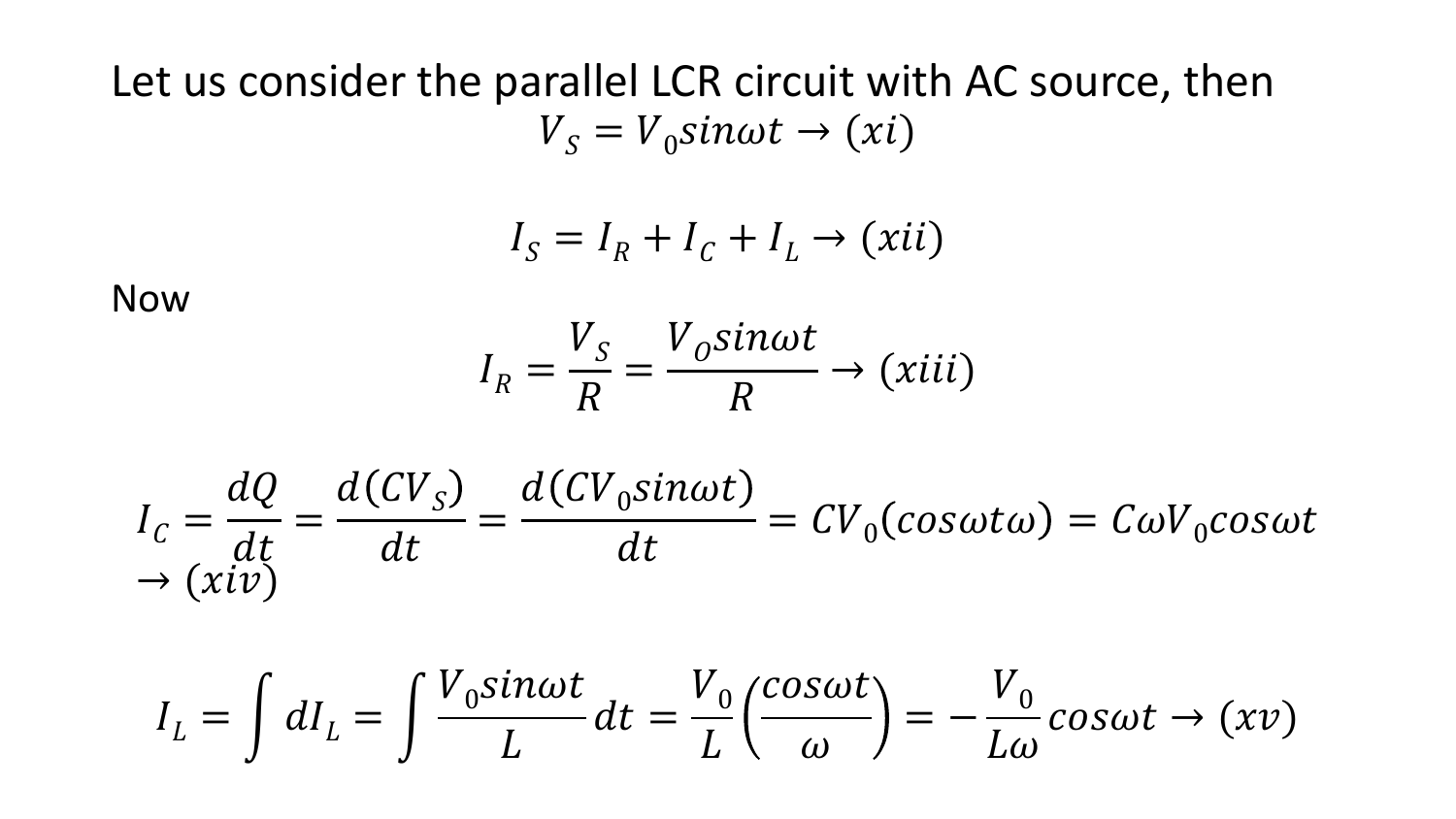Therefore

$$
I_S = \frac{v_0 \sin \omega t}{R} + C \omega V_0 \cos \omega t - \frac{V_0}{L \omega} \cos \omega t \rightarrow (xvi)
$$

$$
I_S = V_0 \left[ \frac{\sin \omega t}{R} + \left( C \omega - \frac{1}{L \omega} \right) \cos \omega t \right] \rightarrow (xvii)
$$

Putting 
$$
\frac{1}{R} = A \cos \theta
$$
 and  $(C\omega - \frac{1}{C\omega}) = A \sin \theta$  we can write

 $I_S = V_0 [Asinotcos\theta + A cos\omega t sin\theta]$ 

$$
I_S = V_0 Asin(\omega t + \theta)
$$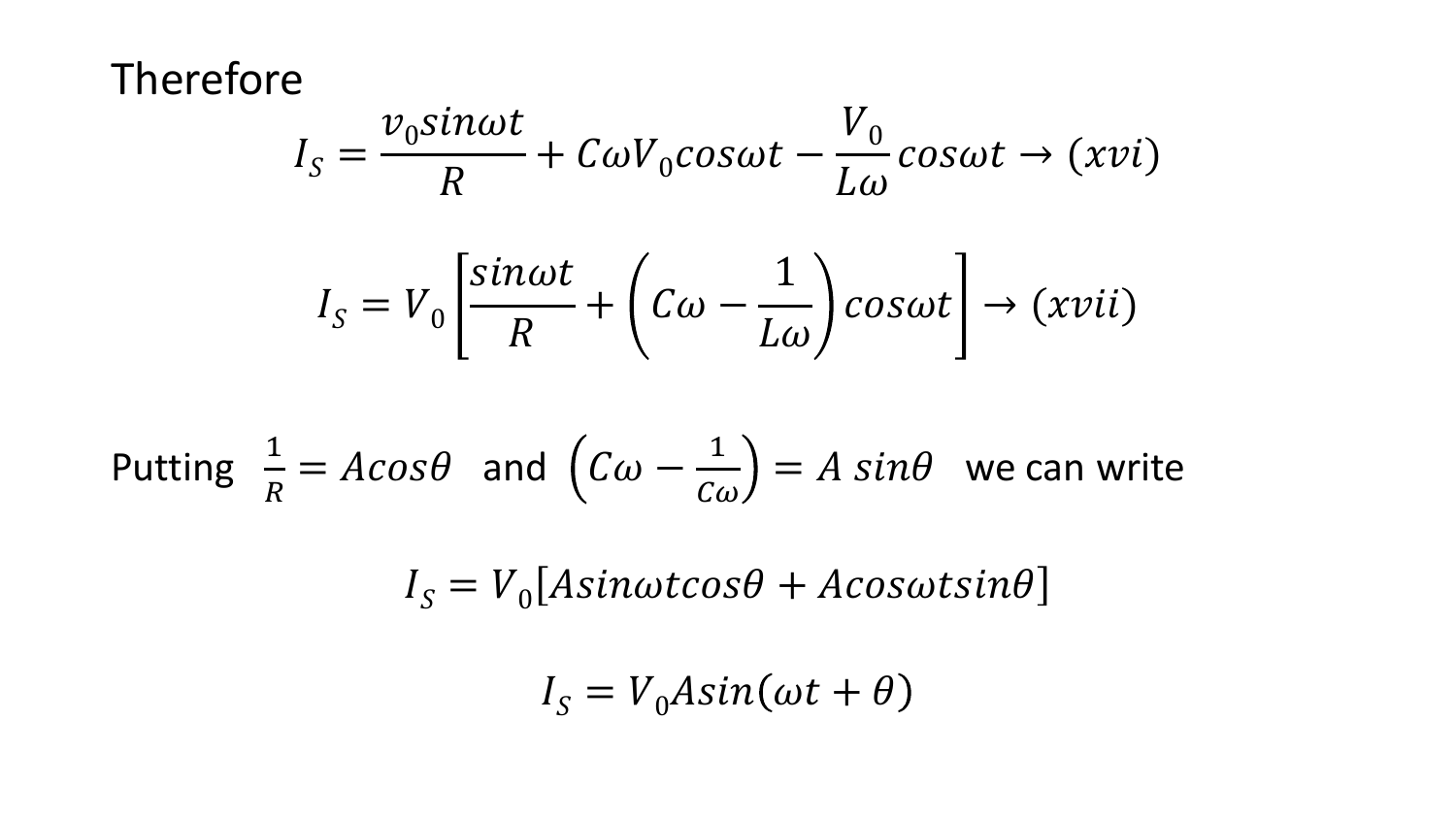$$
I_S = I_0 \sin(\omega t + \theta) \rightarrow (xviii)
$$

Where  $I_0 = AV_0$  is the peak value of current. Again

$$
\frac{A\sin\theta}{A\cos\theta} = \frac{\left(C\omega - \frac{1}{L\omega}\right)}{\frac{1}{R}} = R\left(C\omega - \frac{1}{L\omega}\right)
$$

$$
\tan\theta = R\left(C\omega - \frac{1}{L\omega}\right) \to (xix)
$$

Resonance in parallel circuit occurs when  $I_0$  is minimum which happens for minimum value of  $A$ . Now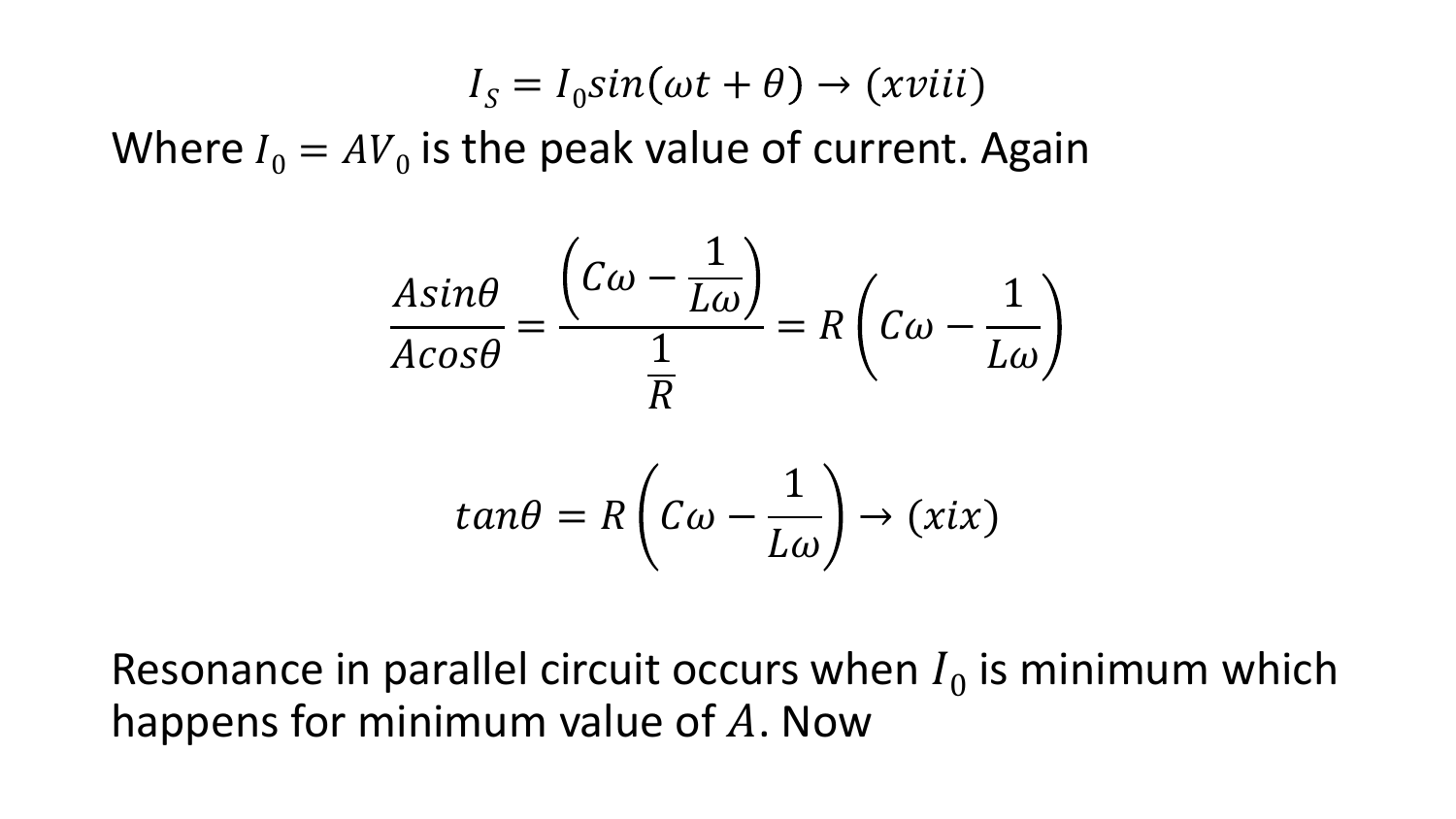$$
A^2 \cos^2 \theta + A^2 \sin^2 \theta = \frac{1}{R^2} + \left(C\omega - \frac{1}{L\omega}\right)^2
$$

$$
A^2 = \frac{1}{R^2} + \left(C\omega - \frac{1}{L\omega}\right)^2 \to (xx)
$$

$$
A = \sqrt{\frac{1}{R^2} + \left(C\omega - \frac{1}{L\omega}\right)^2} \to (xxi)
$$

It is called Admittance of the LCR circuit and related to Impedance as follows

$$
Z = \frac{1}{A} = \frac{1}{\sqrt{\frac{1}{R^2} + \left(C\omega - \frac{1}{L\omega}\right)^2}} \to (xxii)
$$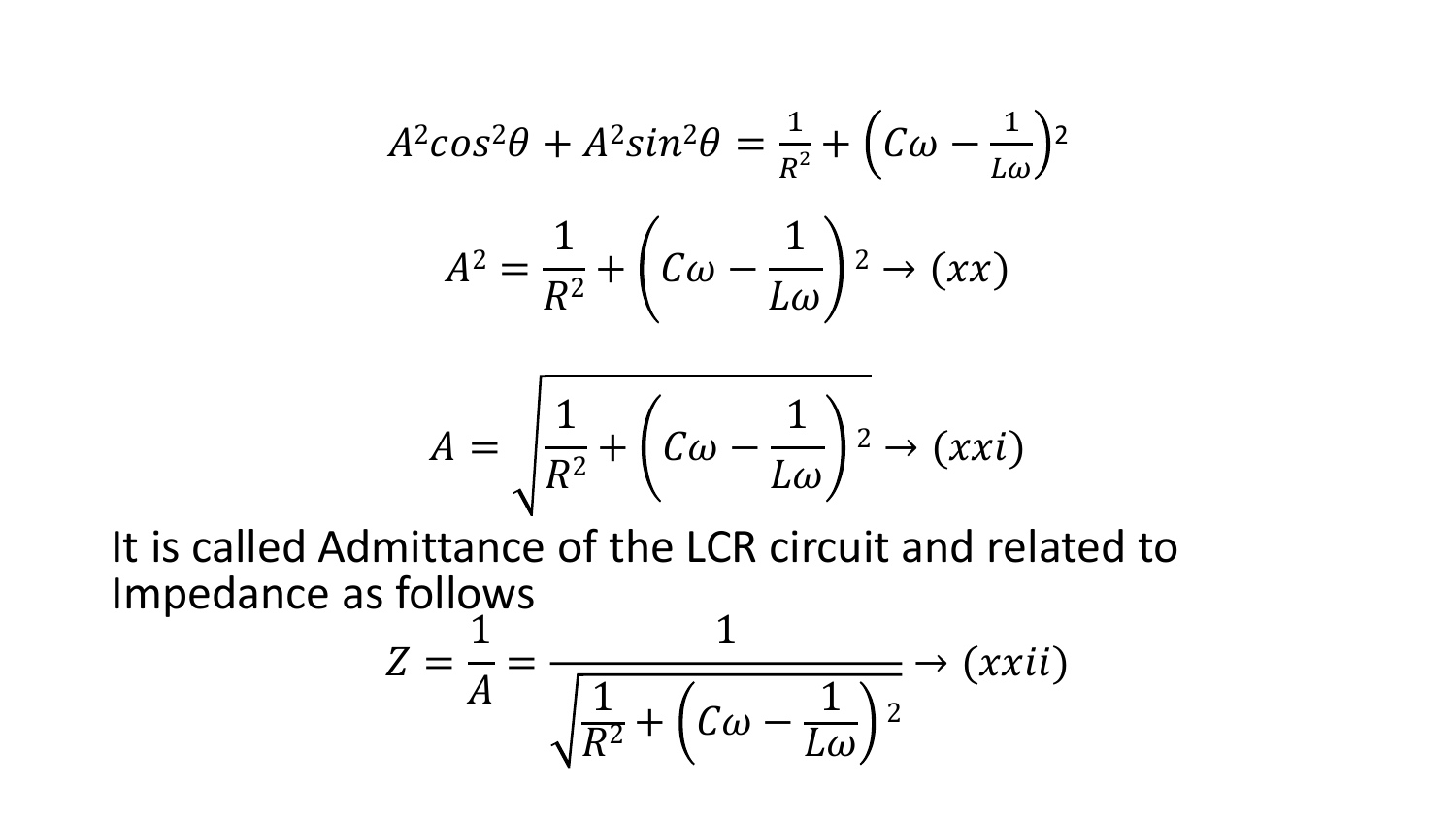Peak value of the current is

$$
I_0 = AV_0 = V_0 \sqrt{\frac{1}{R^2} + \left(C\omega - \frac{1}{L\omega}\right)^2} \rightarrow (xxiii)
$$
  
\nNow  $A = A_{min}$ , if  
\n
$$
C\omega - \frac{1}{L\omega} = 0
$$
\n
$$
\omega^2 = \frac{1}{L\omega}
$$
\n
$$
\omega = \frac{1}{\sqrt{LC}} \rightarrow (xxiv)
$$
\n
$$
f_o = \frac{1}{2\pi\sqrt{LC}} \rightarrow (xxv)
$$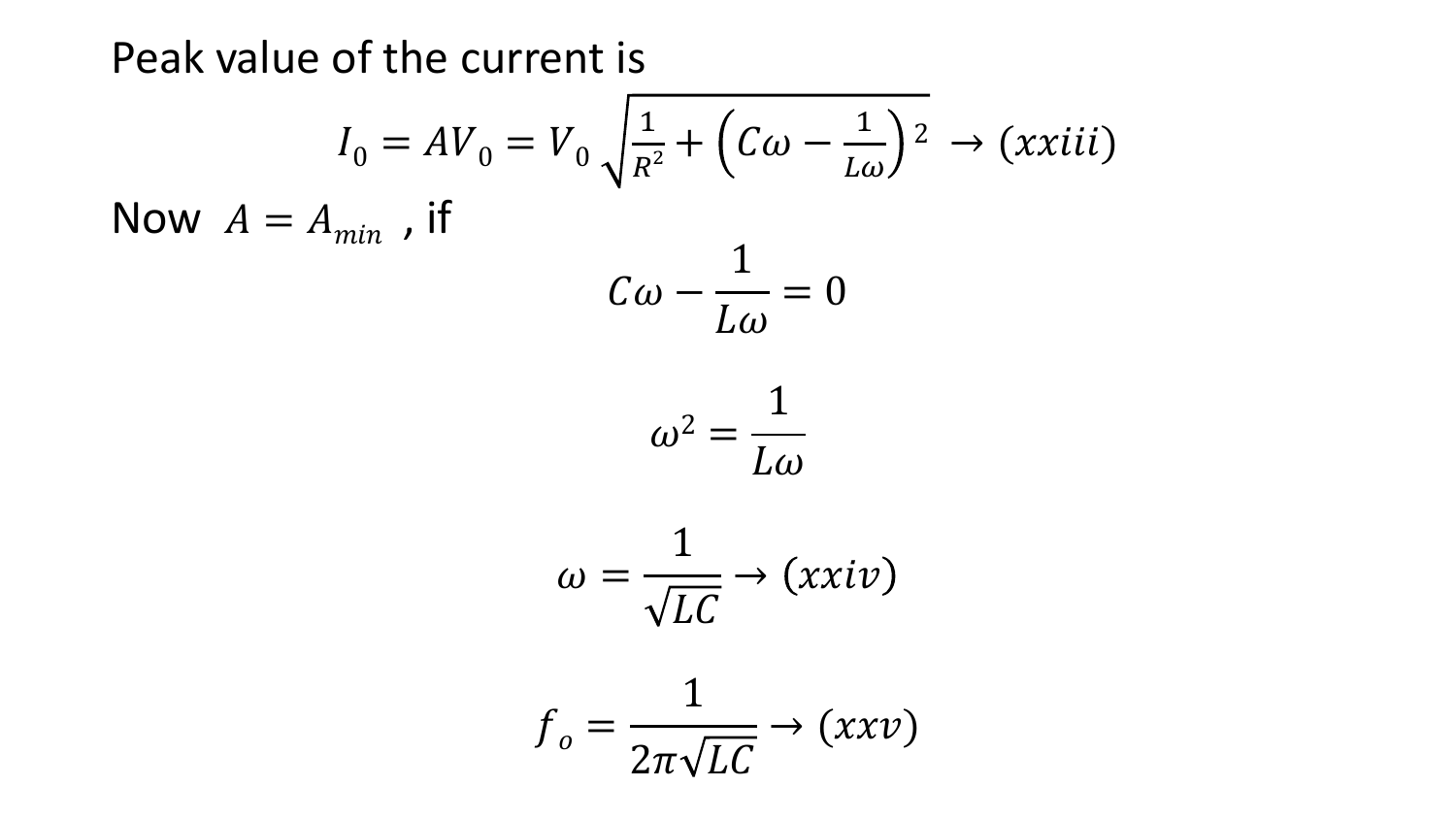At resonance

$$
tan\theta = R\left(C\omega - \frac{1}{L\omega}\right) = 0
$$

$$
\theta = 0 \rightarrow (xxvi)
$$

Thus current and voltage are in phase at resonance. Thus frequency of alternating voltage becomes equal to natural frequency of oscillation of circuit and the resonance occure and frequency is called parallel resonance frequency. At this frequency of parallel resonance circuit, does not allow any current to flow through it and impedance of the parallel resonance circuit is maximum at this frequency.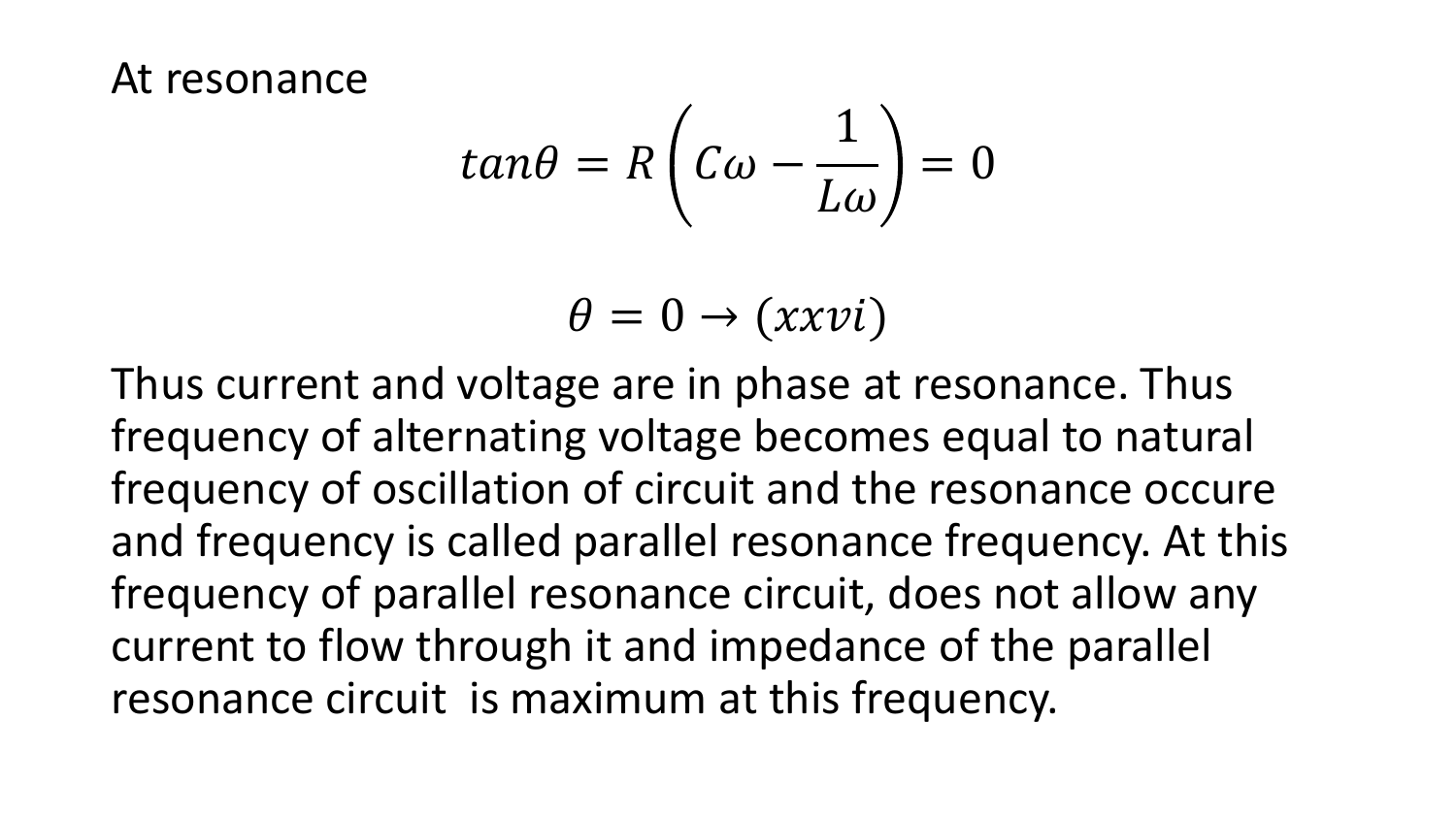This circuit reject current corresponding to parallel resonance frequency and allow other frequency to pass through it. Therefore this circuit is called Rejector Circuit.

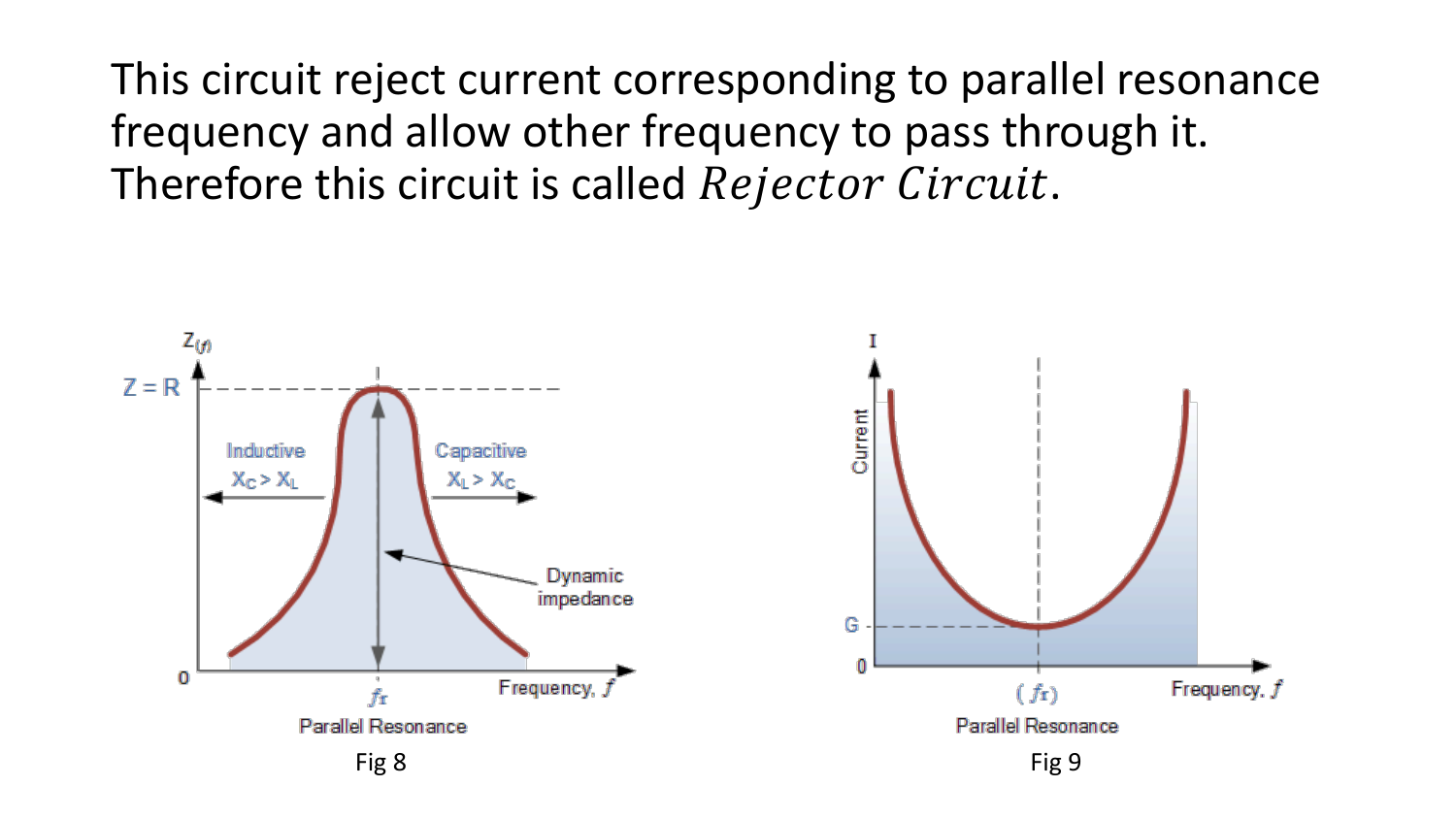If the parallel circuit impedance is at its maximum at resonance the consequently the circuit's admittance must be at minimum and one of the characteristic of a parallel resonance circuit is that admittance is very low limiting the current. Again unlike the series resonance circuit the resistance in the parallel resonance circuit has a damping effect on the circuit bandwidth making the circuit less selective. Again at the resonance frequency the admittance of the circuit is equal to conductance  $(G)$  given by  $\frac{1}{R}$  $\overline{R}$ , because in a parallel resonance circuit the imaginary part of admittance i.e. the susceptance is zero. Again at resonance frequency the current drawn from the supply must be in phase with the applied voltage as effectively there is only the resistance present in the parallel circuit so the power factor becomes unity i.e.  $\theta = 0$ . Again at resonance the current flowing through the circuit must also be as its minimum.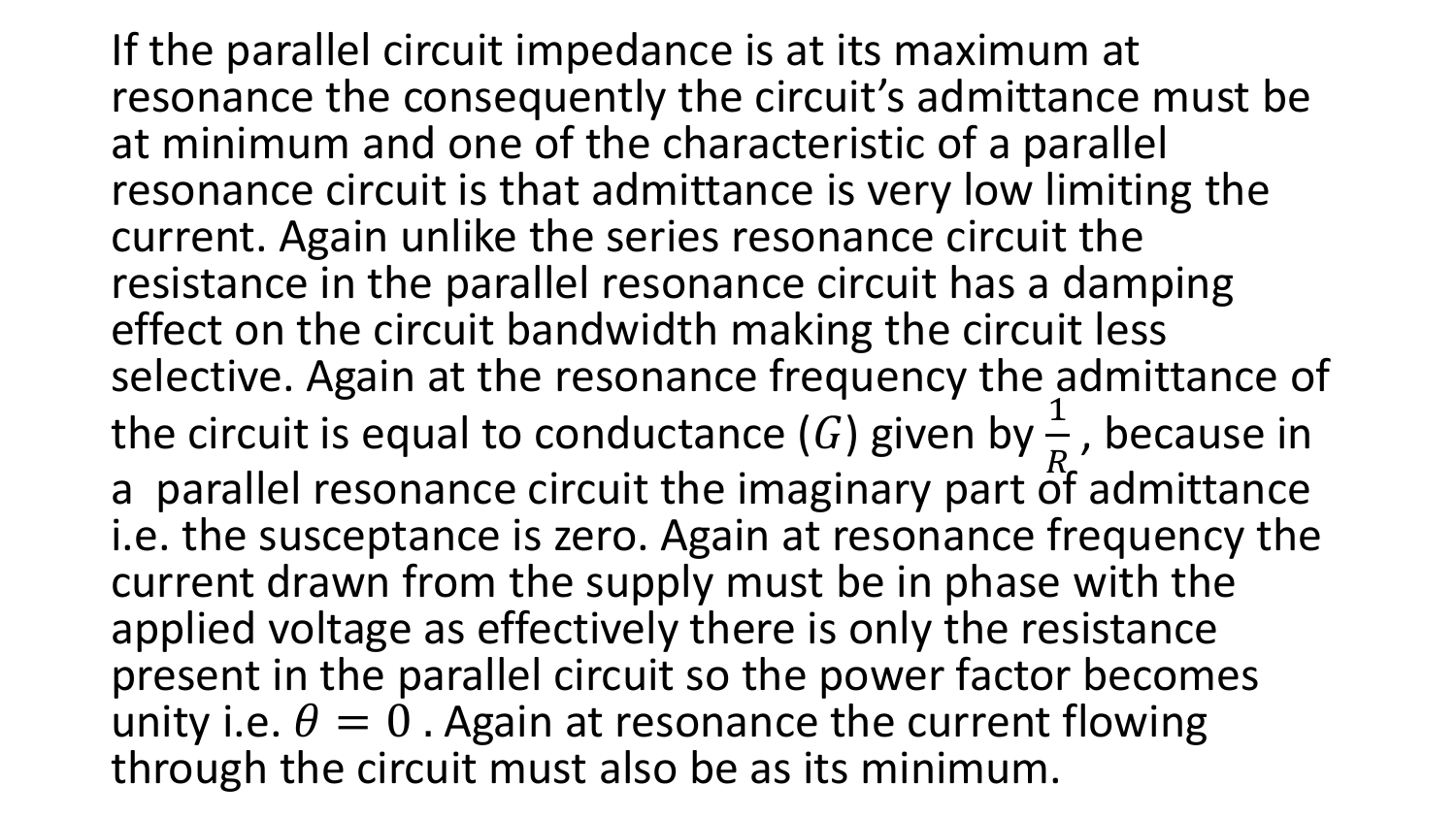At resonance frequency the inductive and capacitive current are 180<sup>0</sup> out of phase. Since the current flowing through the parallel resonance circuit is the product of voltage divided by impedance is at maximum value. Therefore the current at this frequency wii be at its minimum value of  $\frac{V}{Z}$  $Z_{\cdot}$ =  $\boldsymbol{V}$  $\overline{R}$  $Z = R$ ) and the graph of current against frequency is shown in Fig 7. The frequency response curve of parallel resonance circuit shows that the magnitude of current is a function of frequency and graph shows that the response starts at its maximum value, reaches its minimum value at the resonance frequency when  $I_{min} = I_R$  and the increases again to maximum as  $f$  becomes infinite. The result of this is that the magnitude of the current flowing through the inductor and capacitor, the tank circuit becomes many times larger than the supply current.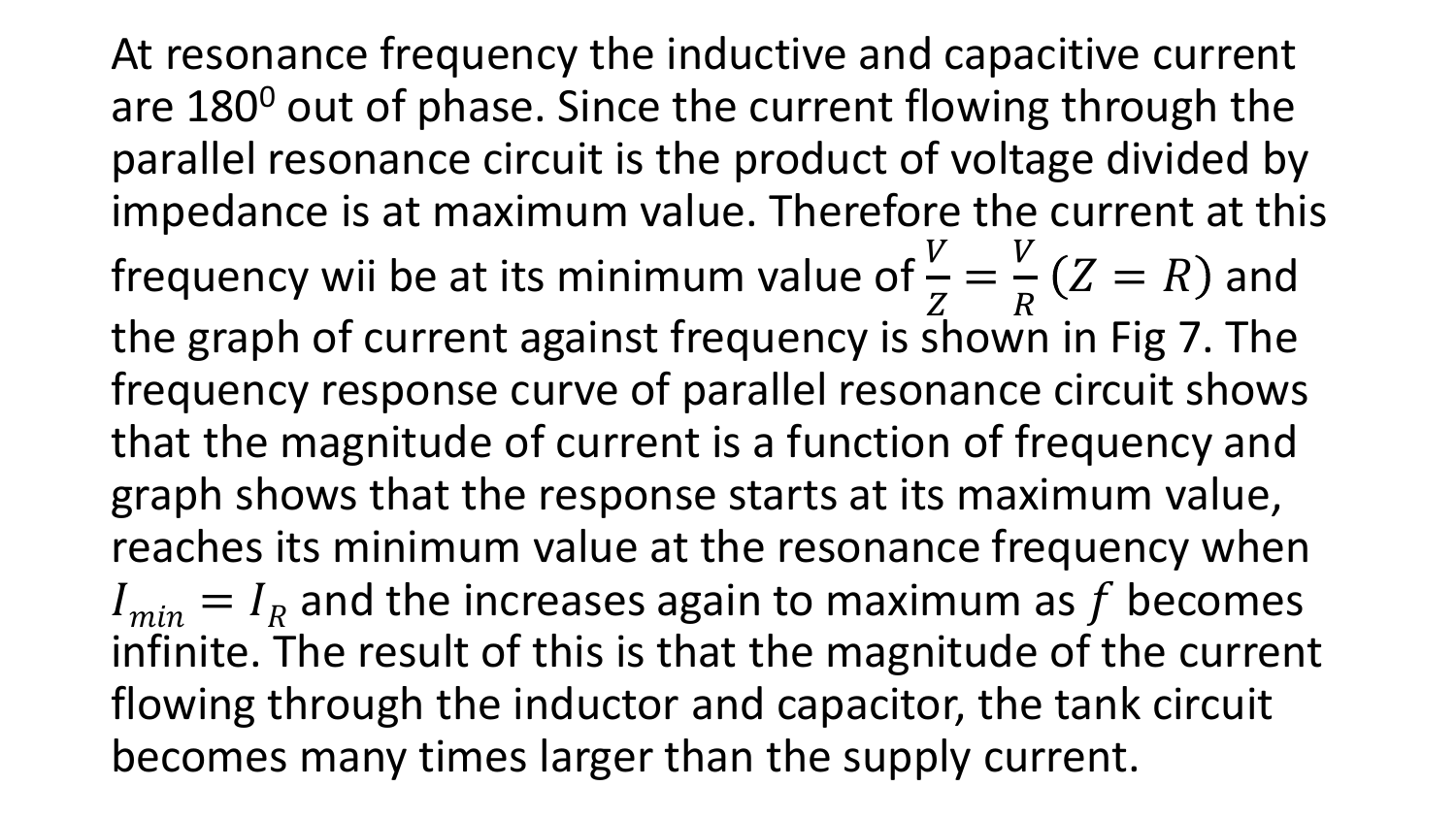Even at resonance as they are equal and opposite and therefore they cancel each other. As a parallel resonance circuit. It is known as rejector circuit because at resonance the impedance of the circuit is at its maximum thereby suppressing or rejecting the currents whose frequency is equal to its resonant frequency. It is also known as current resonance. The bandwidth of parallel resonance circuit is defining exactly the same way as for the series resonance circuit. The upper and lower cut off frequency are given by  $f_H$ and  $f_L$  respectively denote the half power frequencies where the power dissipated in the circuit is half of the full power dissipated at the resonant frequency  $0.5(IR^2)$  which gives the same  $3dB$  points at the current value that is equal to  $70.7\%$ of its maximum resonant value  $(0.707I)^2R$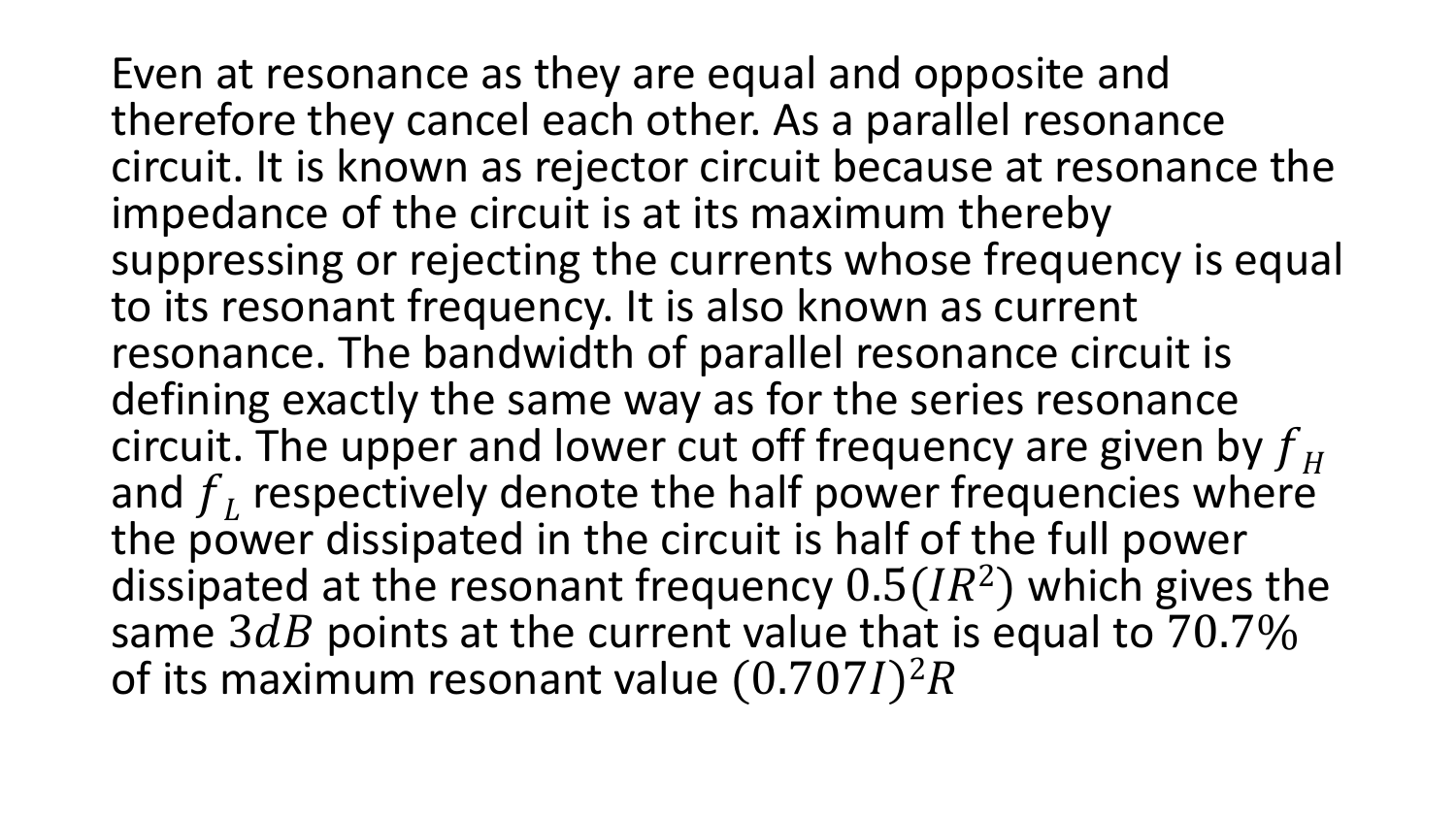As with the series circuit if the resonant frequency remains constant, an increase in quality factor  $(Q)$  will cause a decrease in bandwidth and the other hand an decrease in quality factor will cause in increase in bandwidth. The bandwidth is defined as

$$
BW = \frac{f_R}{Q} = f_H - f_L \rightarrow (xxvii)
$$

The selectivity or  $Q - factor$  of a parallel resonance circuit is generally defined as the ratio of the circulating branch current to the supply current as

$$
Q = \frac{R}{2\pi fL} = 2\pi fCR = R\sqrt{\frac{C}{L}} \rightarrow (xxviii)
$$